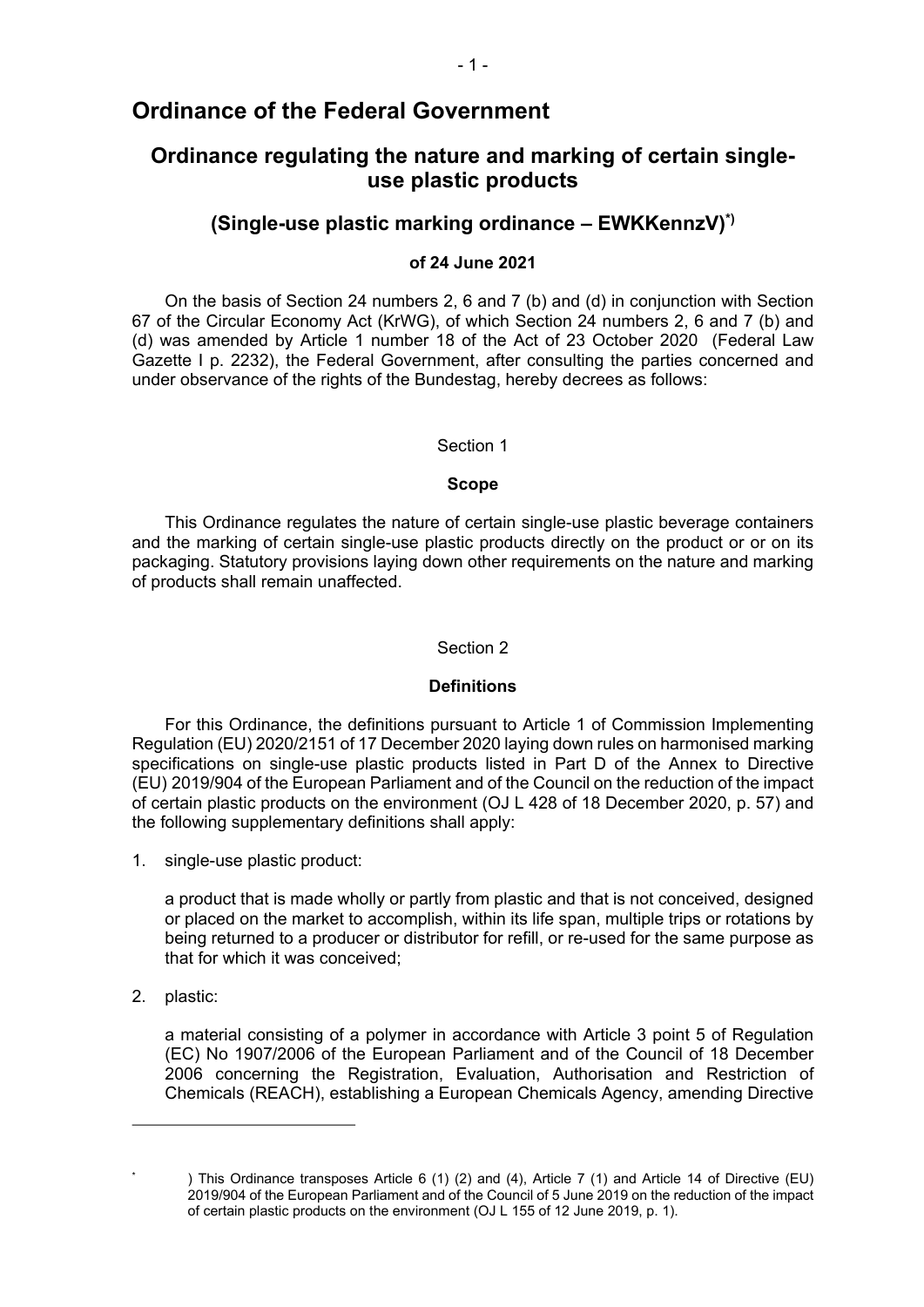1999/45/EC and repealing Council Regulation (EEC) No 793/93 and Commission Regulation (EC) No 1488/94 as well as Council Directive 76/769/EEC and Commission Directives 91/155/EEC, 93/67/EEC, 93/105/EC and 2000/21/EC (OJ L 396 of 30 December 2006, p. 1), last amended by Regulation (EU) 2020/507 (OJ L 110 of 8 April 2020, p.1), as amended, to which additives or other substances may have been added, and which can function as a main structural component of final products, with the exception of materials made from natural polymers that have not been chemically modified;

3. placing on the market:

the first making available of a product on the market within the territorial scope of this Ordinance;

4. making available on the market:

any supply of a product for distribution, consumption or use on the market in the course of a commercial activity.

### Section 3

## **Requirements for the nature of certain single-use beverage containers**

(2) Beverage containers with a capacity of up to 3.0 litres which are single-use plastic products that have caps or lids made wholly or partly of plastic, may, from 3 July 2024, be placed on the market only if the caps or lids remain attached to the containers during the products' intended use stage. Beverage containers that conform with the harmonised standards within the meaning of Article 6(3) of Directive (EU) 2019/904 shall be presumed to be in conformity with the requirement laid down in the first sentence.

- (3) Subsection 1 shall not apply
- 1. to glass or metal beverage containers that have caps or lids made of plastic,
- 2. to beverage containers with caps or lids that have plastic seals but are otherwise made of metal and
- 3. Beverage containers intended and used for liquid food for special medical purposes as defined in point (g) of Article 2 (2) of Regulation (EU) No. 609/2013 of the European Parliament and of the Council of 12 June 2013 on food intended for infants and young children, food for special medical purposes, and total diet replacement for weight control and repealing Council Directive 92/52/EEC, Commission Directives 96/8/EC, 1999/21/EC, 2006/125/EC and 2006/141/EC, Directive 2009/39/EC of the European Parliament and of the Council and Commission Regulations (EC) No 41/2009 and (EC) No 953/2009 (OJ L 181 of 29 June 2013, p. 35), last amended by Regulation (EU) 2017/1091 (OJ L 158 of 21 June 2017, p.5).

### Section 4

### **Marking obligation**

(1) The following single-use plastic products may be placed on the market only if their sales and grouped packaging is marked as follows: